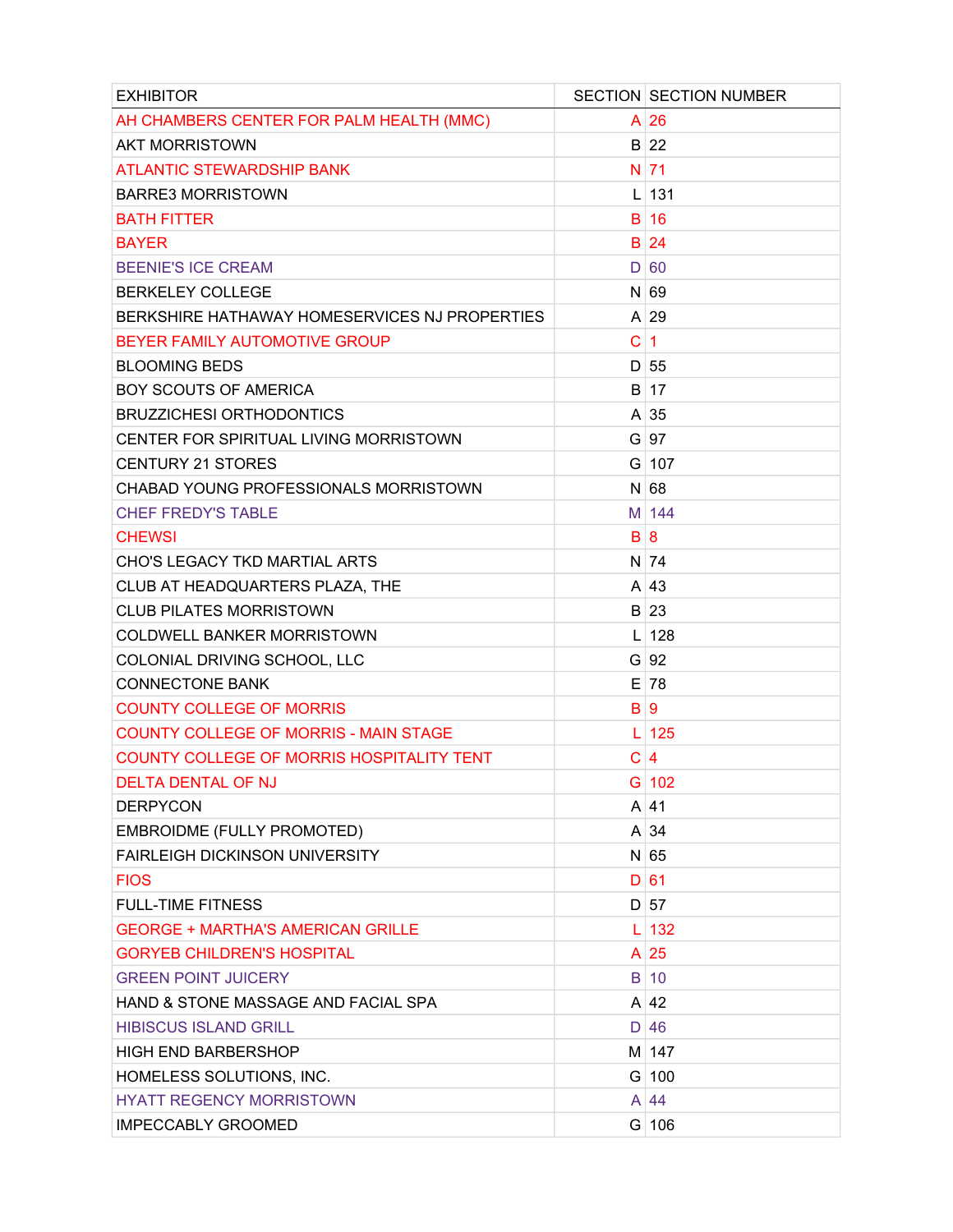| <b>EXHIBITOR</b>                                                |              | <b>SECTION SECTION NUMBER</b> |
|-----------------------------------------------------------------|--------------|-------------------------------|
| INTERFAITH FOOD PANTRY                                          |              | $N$ 75                        |
| <b>IRON BAR</b>                                                 | L            | 130                           |
| JERSEY BATTERED WOMEN'S SERVICE, INC.                           |              | B 12                          |
| <b>JUNGLE JUICE</b>                                             |              | $D$ 45                        |
| <b>KELLER WILLIAMS METROPOLITAN</b>                             |              | $B$ 15                        |
| KIDZ WORLD PEDIATRIC DENTISTRY & ORTHODONTICS                   | <b>HQ 86</b> |                               |
| KIKA STRETCH STUDIOS OF MORRISTOWN                              | D            | 56                            |
| <b>KILWINS MORRISTOWN</b>                                       |              | $A \mid 39$                   |
| <b>KINGS FOOD MARKETS</b>                                       |              | M 143                         |
| <b>KITCHEN MAGIC</b>                                            |              | D 62                          |
| <b>LABORATORY HAIR STUDIO</b>                                   |              | D 58                          |
| <b>LAKELAND BANK</b>                                            |              | M 146                         |
| LEAFFILTER NORTH OF NEW JERSEY, LLC                             |              | K 121                         |
| LEAGUE OF WOMEN VOTERS OF THE GREATER<br><b>MORRISTOWN AREA</b> |              | $L$ 133                       |
| LITERACY VOLUNTEERS OF MORRIS COUNTY                            |              | H1113                         |
| M & M CONSTRUCTION SPECIALIST                                   |              | $L$ 130A                      |
| MACCULLOCH HALL HISTORICAL MUSEUM                               |              | $D$ 51                        |
| <b>MALAY</b>                                                    |              | $D$ 45                        |
| <b>MARKET STREET MISSION</b>                                    |              | K 124                         |
| <b>MASSAGE HEIGHTS BODY &amp; FACE</b>                          | L            | 139                           |
| <b>MAYO PERFORMING ARTS CENTER</b>                              |              | D 52                          |
| MEET ME IN MORRISTOWN ARTIST SHOWCASE                           | <b>HQ 87</b> |                               |
| <b>MEHNDI/ MING II/ SM23</b>                                    |              | G 105                         |
| MENTAL HEALTH ASSOCIATION OF ESSEX AND MORRIS                   |              | $A \mid 31$                   |
| MMC COMMUNITY HEALTH DEPARTMENT (MMC)                           |              | $A$ 27                        |
| <b>MODERA 44 &amp; MODERA 55 APARTMENTS</b>                     | C            | 3                             |
| MONTESSORI CHILDREN'S ACADEMY, THE                              |              | $G$ 98                        |
| <b>MORRIS ANIMAL INN</b>                                        |              | K 119                         |
| <b>MORRIS COUNTY 4H</b>                                         |              | $H1$   112                    |
| MORRIS COUNTY BAR ASSOCIATION & FOUNDATION                      |              | $N$ 70                        |
| MORRIS COUNTY BOARD OF ELECTIONS                                |              | H1112                         |
| <b>MORRIS COUNTY CLERK</b>                                      |              | HI 112                        |
| MORRIS COUNTY DEMOCRATIC COMMITTEE                              |              | C 2                           |
| <b>MORRIS COUNTY EMPLOYMENT AND TRAINING SERVICES</b>           |              | H1112                         |
| <b>MORRIS COUNTY HAZMAT VEHICLE</b>                             |              | HI 109                        |
| <b>MORRIS COUNTY HEALTH</b>                                     |              | HI 112                        |
| <b>MORRIS COUNTY HERITAGE COMMISSION</b>                        |              | H1112                         |
| <b>MORRIS COUNTY HISTORICAL SOCIETY</b>                         |              | D 50                          |
| <b>MORRIS COUNTY HUMAN SERVICES</b>                             |              | H1112                         |
| <b>MORRIS COUNTY LIBRARY</b>                                    |              | H1112                         |
| <b>MORRIS COUNTY MOSQUITO</b>                                   |              | HI 112                        |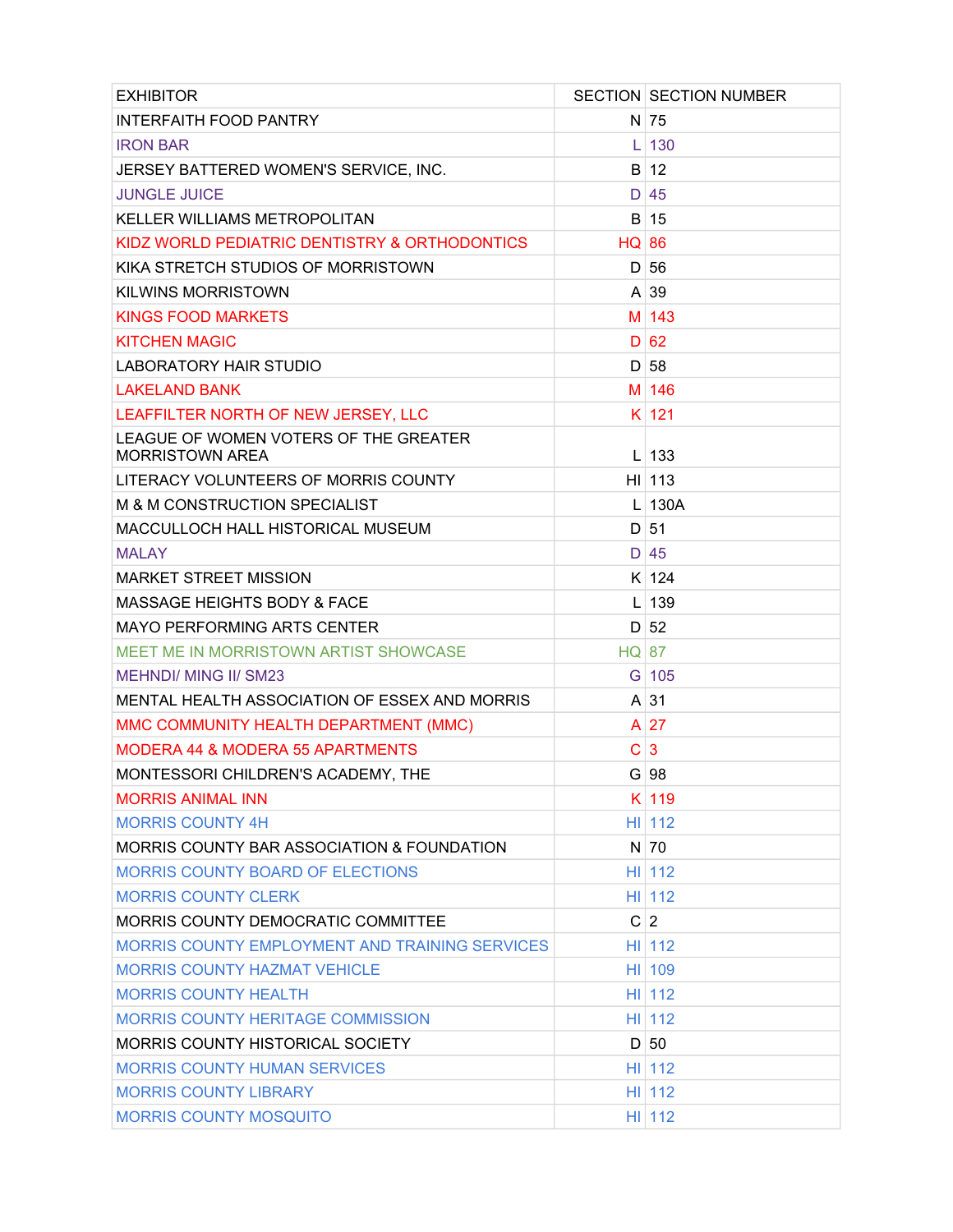| <b>EXHIBITOR</b>                                      |              | <b>SECTION SECTION NUMBER</b> |
|-------------------------------------------------------|--------------|-------------------------------|
| MORRIS COUNTY MUNICIPAL UTILITIES AUTHORITY           |              | $G$ 94                        |
| <b>MORRIS COUNTY NAVIGATING HOPE VAN</b>              |              | $HII$ 110                     |
| <b>MORRIS COUNTY NOW</b>                              |              | $H1$   113                    |
| <b>MORRIS COUNTY PARK COMMISSION</b>                  |              | $G$ 95                        |
| MORRIS COUNTY REAL ESTATE LAW, EAGAN & LENNEY<br>LLC  |              | $L$ 129                       |
| <b>MORRIS COUNTY REPUBLICAN COMMITTEE</b>             |              | $L$ 134                       |
| <b>MORRIS COUNTY RIGHT TO LIFE</b>                    |              | $A \mid 32$                   |
| <b>MORRIS COUNTY SHERIFF</b>                          |              | $HII$ 112                     |
| <b>MORRIS COUNTY SHERIFF'S HOPE ONE VAN</b>           |              | HI 111                        |
| <b>MORRIS COUNTY TOURISM BUREAU</b>                   |              | H1113                         |
| <b>MORRIS EDUCATIONAL FOUNDATION</b>                  |              | D 53                          |
| <b>MORRIS RUGBY CORPORATION</b>                       |              | $N$ 73                        |
| MORRIS VIEW HEALTHCARE CENTER                         |              | H1112                         |
| MORRISTOWN & MORRIS TOWNSHIP LIBRARY                  |              | D 49                          |
| <b>MORRISTOWN AIRPORT</b>                             |              | B 20                          |
| <b>MORRISTOWN ANIMAL HOSPITAL</b>                     |              | $A \mid 37$                   |
| MORRISTOWN ENVIRONMENTAL COMMISSION                   |              | $G$ 91                        |
| MORRISTOWN FESTIVAL OF BOOKS                          |              | D 48                          |
| <b>MORRISTOWN FIRE DEPARTMENT</b>                     |              | $K$ 118                       |
| <b>MORRISTOWN PARKING AUTHORITY</b>                   |              | $L$ 141                       |
| <b>MORRISTOWN PARTNERSHIP</b>                         |              | $L$ 142                       |
| MORRISTOWN PARTNERSHIP BEER TENT                      |              | HII 117                       |
| MORRISTOWN PARTNERSHIP CARNIVAL GAMES                 |              | $G$ 103                       |
| MORRISTOWN PARTNERSHIP COMMAND CENTER                 |              | $G$ 104                       |
| <b>MORRISTOWN PARTNERSHIP KIDS PLACE TICKET SALES</b> | <b>HQ 88</b> |                               |
| MORRISTOWN PBA LOCAL #43                              |              | G 89                          |
| MORRISTOWN SEVENTH-DAY ADVENTIST CHURCH               |              | G 96                          |
| <b>MORRISTOWN UNITARIAN FELLOWSHIP</b>                |              | $G$ 99                        |
| MORRISTOWN UNITED METHODIST CHURCH                    |              | N 67                          |
| <b>MRS. WILSON'S</b>                                  |              | B 13                          |
| NBD TRAINING ZONE                                     |              | $L$ 138                       |
| <b>NEW JERSEY DEVILS MOBILE UNIT</b>                  |              | $G$ 101                       |
| <b>NOTHING BUNDT CAKES</b>                            |              | $B$ 21                        |
| OFFICE TAVERN GRILL, THE                              |              | $L$ 132                       |
| <b>ORIGIN THAI 2</b>                                  |              | M 145                         |
| ORIGINAL MUSIC SCHOOL, THE                            |              | $G$ 108                       |
| ORTHOPEDIC INSTITUTE OF NEW JERSEY, THE               |              | N 76                          |
| OUT OF THE BOX ATHLETICS - CEDAR KNOLLS CROSSFIT      |              | $N$ 72                        |
| PEDIATRIC ORTHOPEDIC CENTER. THE                      | <b>HQ 85</b> |                               |
| <b>PIEROGIES HOUSE</b>                                |              | HI 114                        |
| PINOT'S PALETTE                                       |              | K 122                         |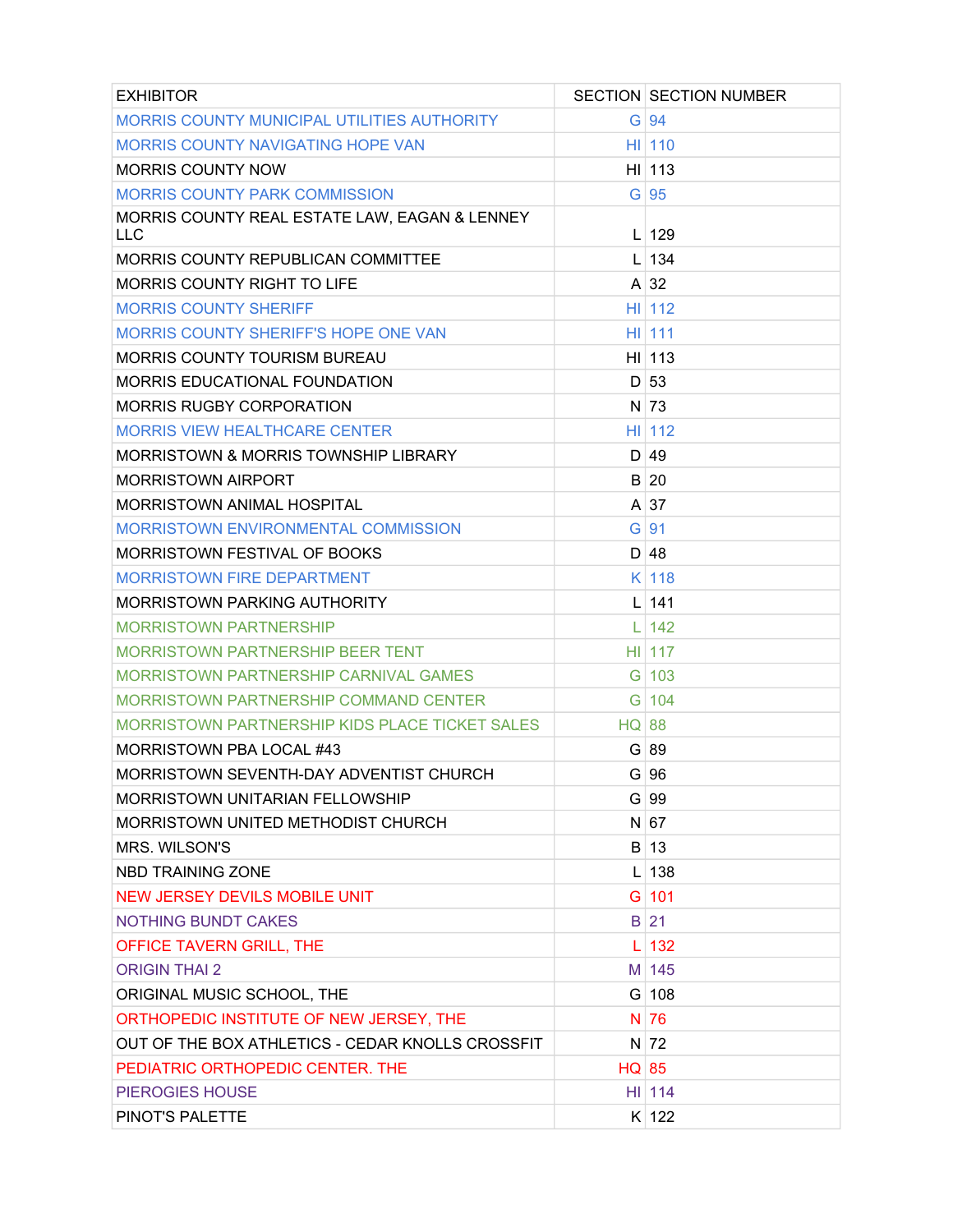| <b>EXHIBITOR</b>                                                                            |   | <b>SECTION SECTION NUMBER</b> |
|---------------------------------------------------------------------------------------------|---|-------------------------------|
| <b>PLAYA BOWLS MORRISTOWN</b>                                                               |   | A 40                          |
| PRESBYTERIAN CHURCH IN MORRISTOWN, THE                                                      |   | $E$ 81                        |
| PRESCHOOL ADVANTAGE                                                                         |   | B 18                          |
| <b>PROJECT READINESS</b>                                                                    |   | B 19                          |
| <b>PROVIDENT BANK</b>                                                                       |   | $G$ 93                        |
| <b>RE/MAX SELECT MORRISTOWN</b>                                                             |   | $A \mid 36$                   |
| RED OAKS SCHOOL, THE                                                                        |   | E 80                          |
| RESTORATION HOUSE CHURCH OF MORRISTOWN                                                      |   | $A \mid 33$                   |
| <b>REVOLUTION A SOCIAL BREW HOUSE</b>                                                       | L | 130                           |
| ROD'S STEAK & SEAFOOD GRILLE - GK'S RED DOG<br><b>TAVERN</b>                                | C | $\sqrt{5}$                    |
| ROOTS STEAKHOUSE                                                                            | L | 137                           |
| ROTARY CLUB OF MORRISTOWN                                                                   |   | E 82                          |
| <b>RUTGERS MASTER GARDENERS</b>                                                             |   | H1112                         |
| SCHEER IMMIGRATION LAW GROUP                                                                |   | $K$ 123                       |
| SHOPRITE OF GREATER MORRISTOWN                                                              | C | $\overline{7}$                |
| <b>SKFIT</b>                                                                                |   | A130                          |
| SOMOS                                                                                       |   | E 83                          |
| SOUTHEAST MORRIS COUNTY MUNICIPAL UTILITIES<br><b>AUTHORITY, THE</b>                        |   | <b>B</b> <sub>11</sub>        |
| SOVITA CHIROPRACTIC CENTER                                                                  |   | $N$ 66                        |
| STATE OF NJ- DIVISION OF CHILD PROTECTION AND<br>PERMANENCY: BE A FOSTER OR ADOPTIVE PARENT |   | B 14                          |
| STRETCHLAB MORRISTOWN                                                                       | L | 127                           |
| <b>STRIXMEDIA</b>                                                                           |   | D 59                          |
| <b>SUMMIT MEDICAL GROUP</b>                                                                 | С | 6                             |
| <b>SUSTAINABLE MORRISTOWN</b>                                                               |   | D 47                          |
| <b>TD BANK</b>                                                                              |   | K 120                         |
| <b>TEMPLE SHALOM</b>                                                                        |   | $E$ 77                        |
| <b>TITOS BURRITOS &amp; WINGS</b>                                                           |   | $HII$ 115                     |
| <b>TOWN BAR + KITCHEN</b>                                                                   | L | 132                           |
| <b>TOWN OF MORRISTOWN</b>                                                                   |   | $G$ 90                        |
| <b>TRANSOPTIONS</b>                                                                         |   | $N$ 63                        |
| <b>URBAN TABLE</b>                                                                          | L | 136                           |
| <b>VIPHOMELINK</b>                                                                          |   | M 147A                        |
| <b>VISHANT HATHI STATE FARM</b>                                                             |   | $L$ 126                       |
| VISITING NURSE ASSOCIATION OF NORTHERN NEW<br><b>JERSEY</b>                                 |   | $HI$ 113                      |
| <b>WARRIOR STRONG INC</b>                                                                   |   | N 64                          |
| <b>WEICHERT REALTORS</b>                                                                    | L | 135                           |
| <b>WEST END RESIDENTIAL</b>                                                                 |   | $D \mid 54$                   |
| <b>WHOLE FOODS MARKET</b>                                                                   |   | $HII$ 116                     |
| WILLOW SCHOOL, THE                                                                          |   | $A \mid 38$                   |